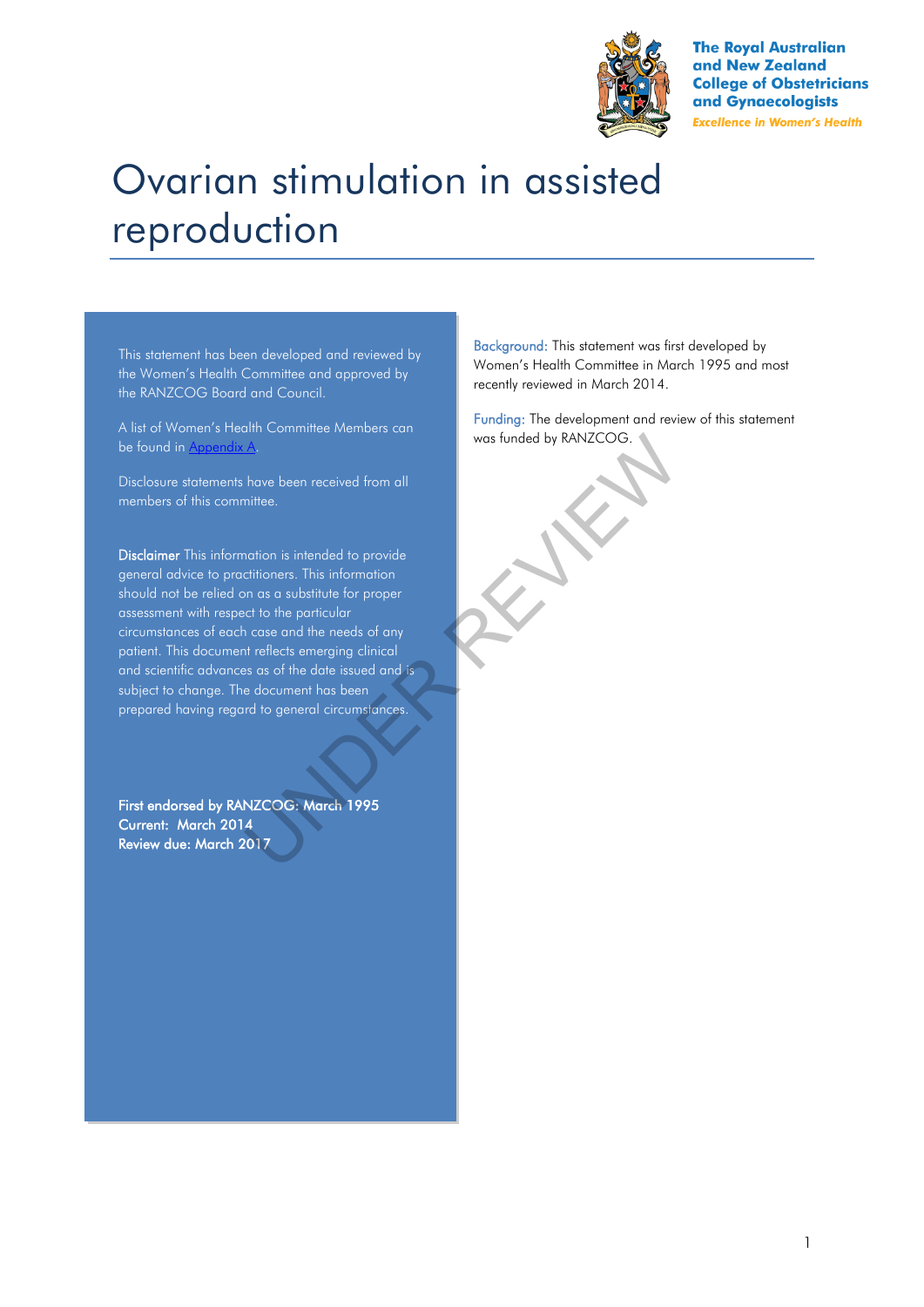# Table of contents

| 1.             |                                                                               |                                                                                            |  |  |  |
|----------------|-------------------------------------------------------------------------------|--------------------------------------------------------------------------------------------|--|--|--|
| 2.             |                                                                               |                                                                                            |  |  |  |
| 3.             |                                                                               |                                                                                            |  |  |  |
|                | 3.1                                                                           | What are the considerations when intending to stimulate ovarian follicular development ? 3 |  |  |  |
|                | 3.2                                                                           | Is ovarian stimulation appropriate in women with a BMI greater than 35?  3                 |  |  |  |
|                | 3.3                                                                           | Is there an increased ovarian cancer risk following ovarian stimulation?3                  |  |  |  |
| $\overline{4}$ |                                                                               |                                                                                            |  |  |  |
| 5              |                                                                               |                                                                                            |  |  |  |
| 6              |                                                                               |                                                                                            |  |  |  |
|                |                                                                               |                                                                                            |  |  |  |
|                | Appendix B Overview of the development and review process for this statement5 |                                                                                            |  |  |  |
|                |                                                                               |                                                                                            |  |  |  |
|                |                                                                               |                                                                                            |  |  |  |

VALDER RE[VI](#page-6-0)[E](#page-4-1)[W](#page-3-2)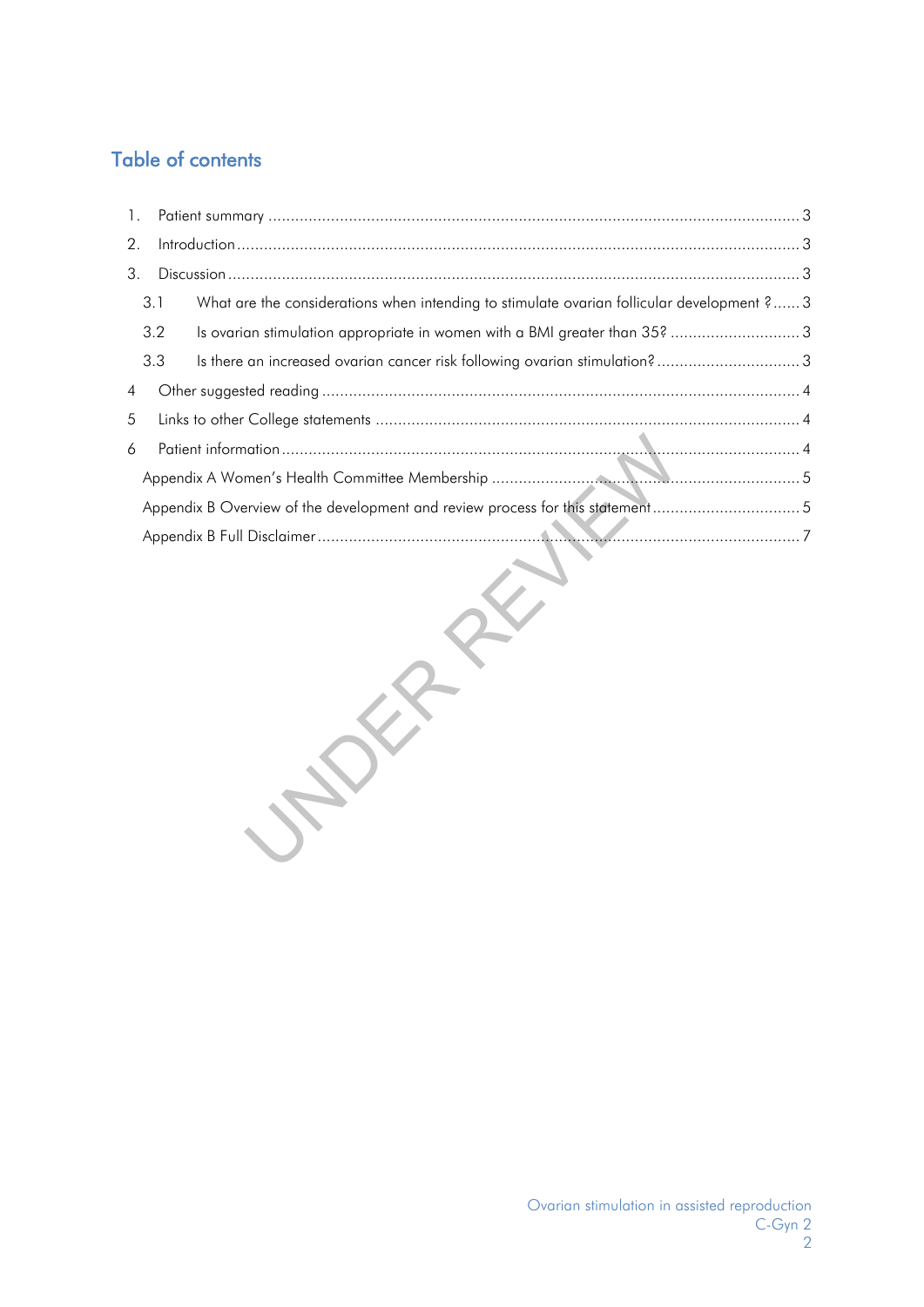## <span id="page-2-0"></span>1. Patient summary

In some instances pregnancy is difficult to achieve without help. Assisted reproduction refers to the techniques and interventions used to help such individuals conceive and includes techniques such as in vitro fertilization (IVF). Some forms of assisted reproduction push the ovaries of the female to produce one or more eggs for this process. This is known as ovarian stimulation.

## <span id="page-2-1"></span>2. Introduction

A number of medications may be used for both ovulation induction (the production of a single mature follicle) and controlled ovarian hyperstimulation (the production of multiple mature follicles) including selective estrogen receptor modulators (SERMs), metformin, aromatase inhibitors, gonadotrophins, dopamine agonists and pulsatile gonadotrophin releasing hormone (GnRH).

## <span id="page-2-3"></span><span id="page-2-2"></span>3. Discussion

## 3.1 What are the considerations when intending to stimulate ovarian follicular development?

It is essential to perform an appropriate assessment prior to embarking on any therapy, including appropriate history, examination and investigations, that focus on the diagnosis, any preventable and correctible factors and suitability for pregnancy. Pre-pregnancy investigations such as a Pap smear (in accordance with local screening guidelines) appropriate pre-pregnancy vaccinations and advice on pre-conceptual folate and life style factors should be provided. or are the considerations when intending to stimulate ovarian follicul<br>to perform an appropriate assessment prior to embarking on any thistory, examination and investigations, that focus on the diagnosis,<br>ble factors and s

RANZCOG advises that known and possible complications of ovarian stimulation should be discussed, including the risk of multiple pregnancy and ovarian hyperstimulation syndrome. Patients should be aware that there is no evidence to support any adverse effects on long term ovarian function or reproductive neoplasia (see below).

#### <span id="page-2-4"></span>3.2 Is ovarian stimulation appropriate in women with a BMI greater than 35?

A Body Mass Index (BMI) greater than or equal to 35 is a recognised risk factor in pregnancy and delivery and should be regarded as a contraindication to assisted fertility.

It is inappropriate to recommend ovarian stimulation (including IVF) as part of first line therapy in the female with a BMI >35 unless there are exceptional circumstances. Ovarian stimulation in these circumstances should be deferred until appropriate weight loss by appropriate measures (e.g. diet, exercise, bariatric surgery, etc.) has occurred. This is expected to improve general health, may restore normal ovulatory function and enhance pregnancy outcome.

#### <span id="page-2-5"></span>3.3 Is there an increased ovarian cancer risk following ovarian stimulation?

Results from currently available studies show that ovarian stimulation does not appear to be associated with an increased incidence of cancer, but continuing research and data analysis is necessary. Ovarian, breast and uterine cancers are known to be more common in women who have not had children.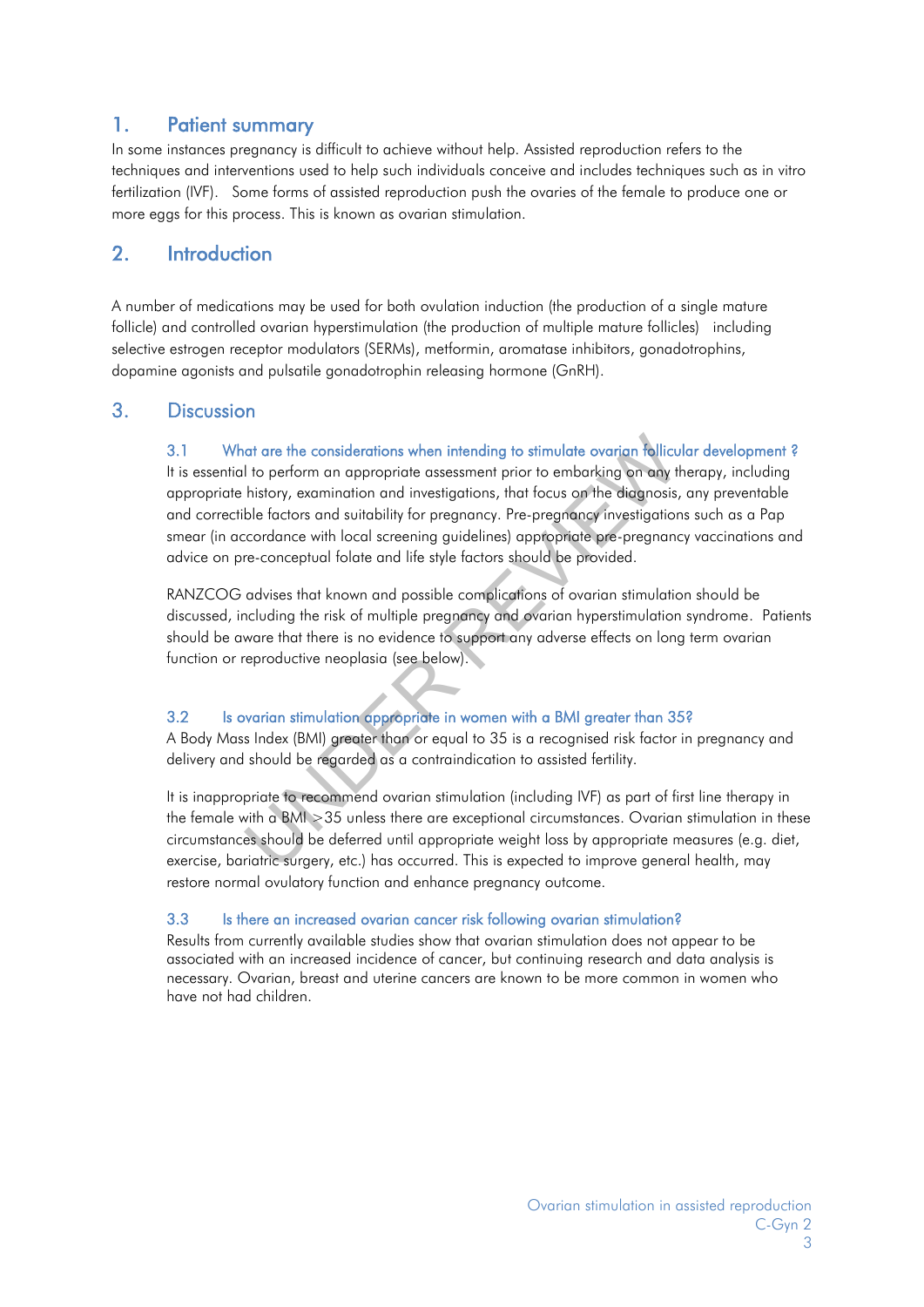## <span id="page-3-0"></span>4 Other suggested reading

Gillett W, Putt T, Farquhar C. Prioritising for fertility treatments - the effect of excluding women with a high body mass index. BJOG 2006; 113: 1218-1221.

## <span id="page-3-1"></span>5 Links to other College statements

[\(C-Gen 15\) Evidence-based Medicine, Obstetrics and Gynaecology](https://www.ranzcog.edu.au/RANZCOG_SITE/media/RANZCOG-MEDIA/Women%27s%20Health/Statement%20and%20guidelines/Clinical%20-%20General/Evidence-based-medicine,-Obstetrics-and-Gynaecology-(C-Gen-15)-Review-March-2016.pdf?ext=.pdf)

(C-Gen 02a) [Consent and provision of information to patients in Australia regarding proposed treatment](https://www.ranzcog.edu.au/RANZCOG_SITE/media/RANZCOG-MEDIA/Women%27s%20Health/Statement%20and%20guidelines/Clinical%20-%20General/Consent-and-provision-of-information-to-patients-in-Australia-(C-Gen-2a)-Review-July-2016.pdf?ext=.pdf)

(C-Gen 02b) Consent and provision of information to patients in New Zealand regarding proposed [treatment](https://www.ranzcog.edu.au/RANZCOG_SITE/media/RANZCOG-MEDIA/Women%27s%20Health/Statement%20and%20guidelines/Clinical%20-%20General/Consent-and-provision-of-information-NZ-(C-Gen-2b)-Review-March-2016.pdf?ext=.pdf) Note that and provision of information to patients in Australia regarding provision of information to patients in New Zealand regarding<br>Entant and provision of information to patients in New Zealand regarding<br>Entant of Pat

(C-Obs 03a) Pre-pregnancy counselling

(C-Obs 03b) Routine Antenatal Assessment in the absence of pregnancy complications

## <span id="page-3-2"></span>6 Patient information

A range of RANZCOG Patient Information Pamphlets can be ordered via:

<https://www.ranzcog.edu.au/Womens-Health/Patient-Information-Guides/Patient-Information-Pamphlets>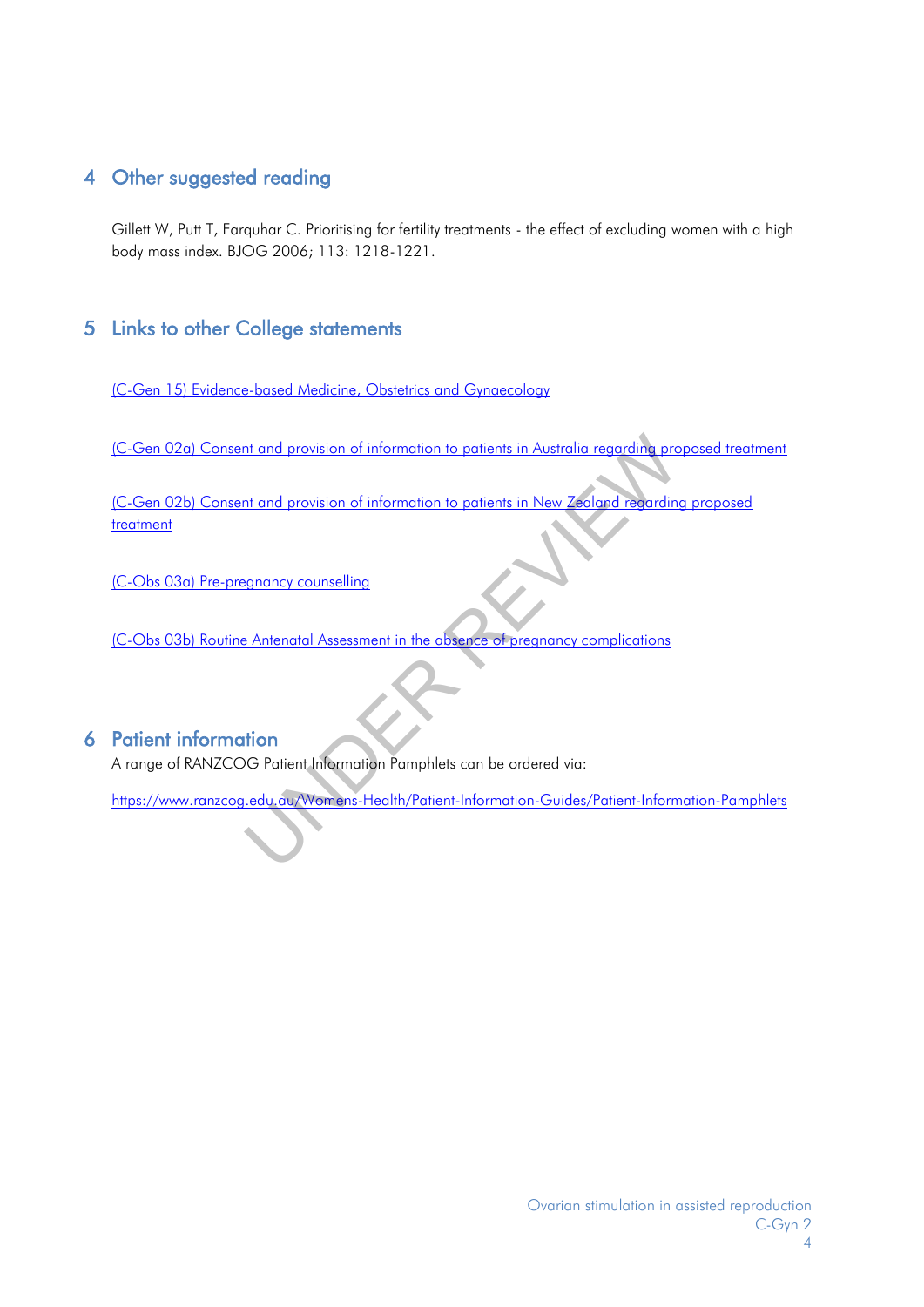## Appendices

## <span id="page-4-0"></span>Appendix A Women's Health Committee Membership

| <b>Name</b>                                                                                                                                                                          | <b>Position on Committee</b>    |  |  |  |  |
|--------------------------------------------------------------------------------------------------------------------------------------------------------------------------------------|---------------------------------|--|--|--|--|
| Associate Professor Stephen Robson                                                                                                                                                   | Chair                           |  |  |  |  |
| Professor Susan Walker                                                                                                                                                               | Deputy Chair - Obstetrics       |  |  |  |  |
| Dr Gino Pecoraro                                                                                                                                                                     | Deputy Chair - Gynaecology      |  |  |  |  |
| Professor Yee Leung                                                                                                                                                                  | Member                          |  |  |  |  |
| Associate Professor Anuschirawan Yazdani                                                                                                                                             | Member                          |  |  |  |  |
| Dr Simon Craig                                                                                                                                                                       | Member                          |  |  |  |  |
| Associate Professor Paul Duggan                                                                                                                                                      | Member                          |  |  |  |  |
| Dr Vijay Roach                                                                                                                                                                       | Member                          |  |  |  |  |
| Dr Stephen Lyons                                                                                                                                                                     | Member                          |  |  |  |  |
| Dr Ian Page                                                                                                                                                                          | Member                          |  |  |  |  |
| Dr Donald Clark                                                                                                                                                                      | Member                          |  |  |  |  |
| Dr Amber Moore                                                                                                                                                                       | Member                          |  |  |  |  |
| Dr Martin Ritossa                                                                                                                                                                    | Member                          |  |  |  |  |
| Dr Benjamin Bopp                                                                                                                                                                     | Member                          |  |  |  |  |
| Dr James Harvey                                                                                                                                                                      | Member                          |  |  |  |  |
| Dr John Tait                                                                                                                                                                         | Member                          |  |  |  |  |
| Dr Anthony Frumar                                                                                                                                                                    | Member                          |  |  |  |  |
| Associate Professor Kirsten Black                                                                                                                                                    | Member                          |  |  |  |  |
| Dr Jacqueline Boyle                                                                                                                                                                  | Chair of IWHC                   |  |  |  |  |
| Dr Louise Sterling                                                                                                                                                                   | <b>GPOAC</b> representative     |  |  |  |  |
| Ms Catherine Whitby                                                                                                                                                                  | Council Consumer representative |  |  |  |  |
| Ms Susan Hughes                                                                                                                                                                      | Consumer representative         |  |  |  |  |
| Ms Sherryn Elworthy                                                                                                                                                                  | Midwifery representative        |  |  |  |  |
| Dr Scott White                                                                                                                                                                       | Trainee representative          |  |  |  |  |
| Dr Agnes Wilson                                                                                                                                                                      | RANZCOG Guideline developer     |  |  |  |  |
| Appendix B Overview of the development and review process for this statement                                                                                                         |                                 |  |  |  |  |
| Steps in developing and updating this statement<br>i.                                                                                                                                |                                 |  |  |  |  |
| This statement was originally developed in March 1995 and was most recently reviewed in<br>The Women's Health Committee carried out the following steps in reviewing this statement: |                                 |  |  |  |  |
| Declarations of interest were sought from all members prior to reviewing this st                                                                                                     |                                 |  |  |  |  |

## Appendix B Overview of the development and review process for this statement

This statement was originally developed in March 1995 and was most recently reviewed in March 2014. The Women's Health Committee carried out the following steps in reviewing this statement:

- <span id="page-4-1"></span>Declarations of interest were sought from all members prior to reviewing this statement.
- Structured clinical questions were developed and agreed upon.
- An updated literature search to answer the clinical questions was undertaken.
- At the March 2014 face-to-face committee meeting, the existing consensus-based recommendations were reviewed and updated (where appropriate) based on the available body of evidence and clinical expertise. Recommendations were graded as set out below in Appendix B part iii)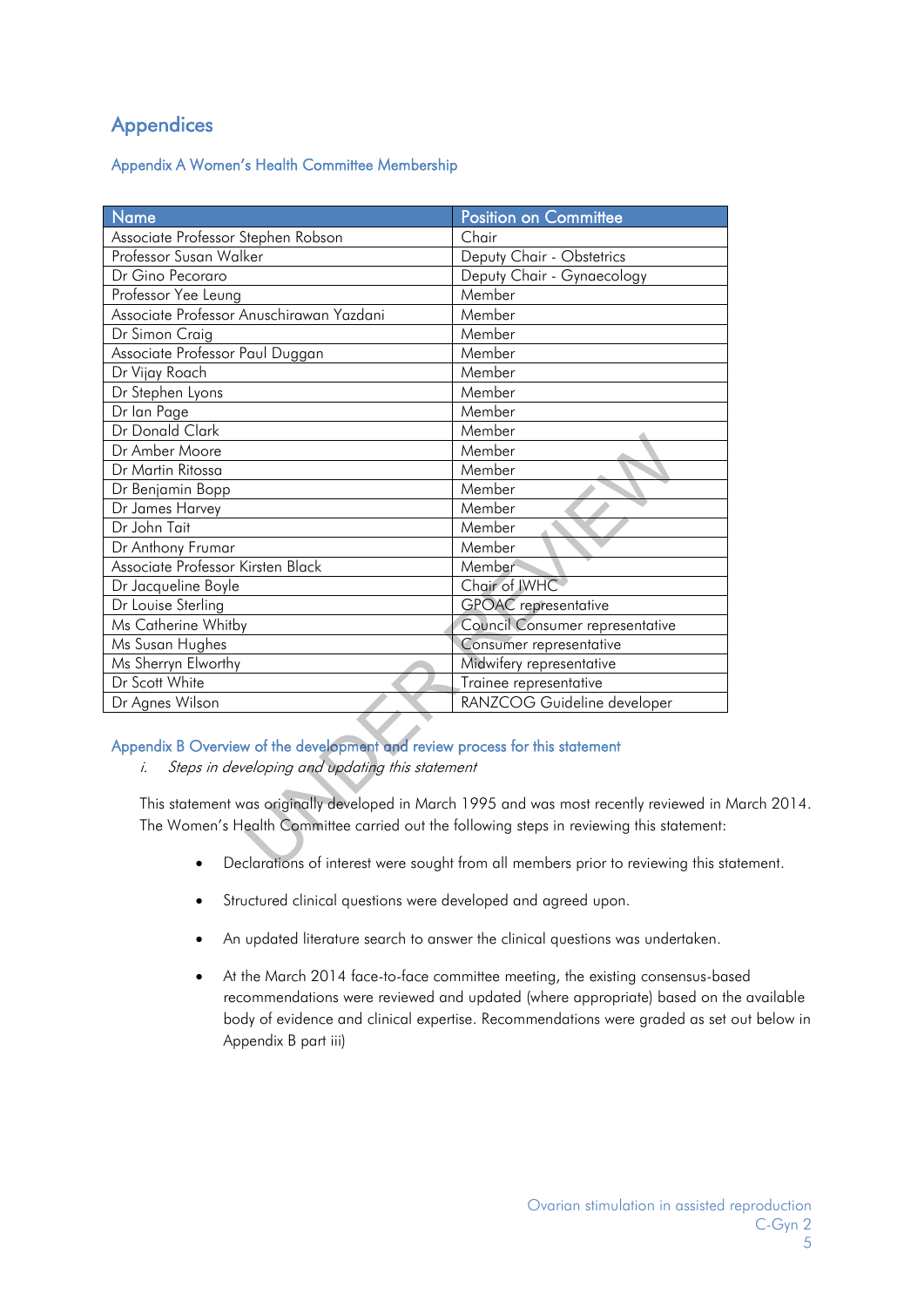#### ii. Declaration of interest process and management

Declaring interests is essential in order to prevent any potential conflict between the private interests of members, and their duties as part of the Women's Health Committee.

A declaration of interest form specific to guidelines and statements was developed by RANZCOG and approved by the RANZCOG Board in September 2012. The Women's Health Committee members were required to declare their relevant interests in writing on this form prior to participating in the review of this statement.

Members were required to update their information as soon as they become aware of any changes to their interests and there was also a standing agenda item at each meeting where declarations of interest were called for and recorded as part of the meeting minutes.

There were no significant real or perceived conflicts of interest that required management during the process of updating this statement.

#### iii. Grading of recommendations

Each recommendation in this College statement is given an overall grade as per the table below, based on the National Health and Medical Research Council (NHMRC) Levels of Evidence and Grades of Recommendations for Developers of Guidelines (2009). Where no robust evidence was available but there was sufficient consensus within the Women's Health Committee, consensus-based recommendations were developed or existing ones updated and are identifiable as such. Consensusbased recommendations were agreed to by the entire committee. Good Practice Notes are highlighted throughout and provide practical guidance to facilitate implementation. These were also developed through consensus of the entire committee. From this College statement is given an overall grade as per the<br>
Health and Medical Research Council (NHMRC) Levels of Evidence<br>
Ins for Developers of Guidelines (2009). Where no robust evidence<br>
and consensus within the

| Recommendation category |              | Description                                                                                                    |  |  |  |
|-------------------------|--------------|----------------------------------------------------------------------------------------------------------------|--|--|--|
| Evidence-based          |              | Body of evidence can be trusted to guide practice                                                              |  |  |  |
|                         | R            | Body of evidence can be trusted to guide practice in most<br>situations                                        |  |  |  |
|                         | $\mathsf{C}$ | Body of evidence provides some support for<br>recommendation(s) but care should be taken in its<br>application |  |  |  |
|                         | D            | The body of evidence is weak and the recommendation<br>must be applied with caution                            |  |  |  |
| Consensus-based         |              | Recommendation based on clinical opinion and expertise<br>as insufficient evidence available                   |  |  |  |
| Good Practice Note      |              | Practical advice and information based on clinical opinion<br>and expertise                                    |  |  |  |